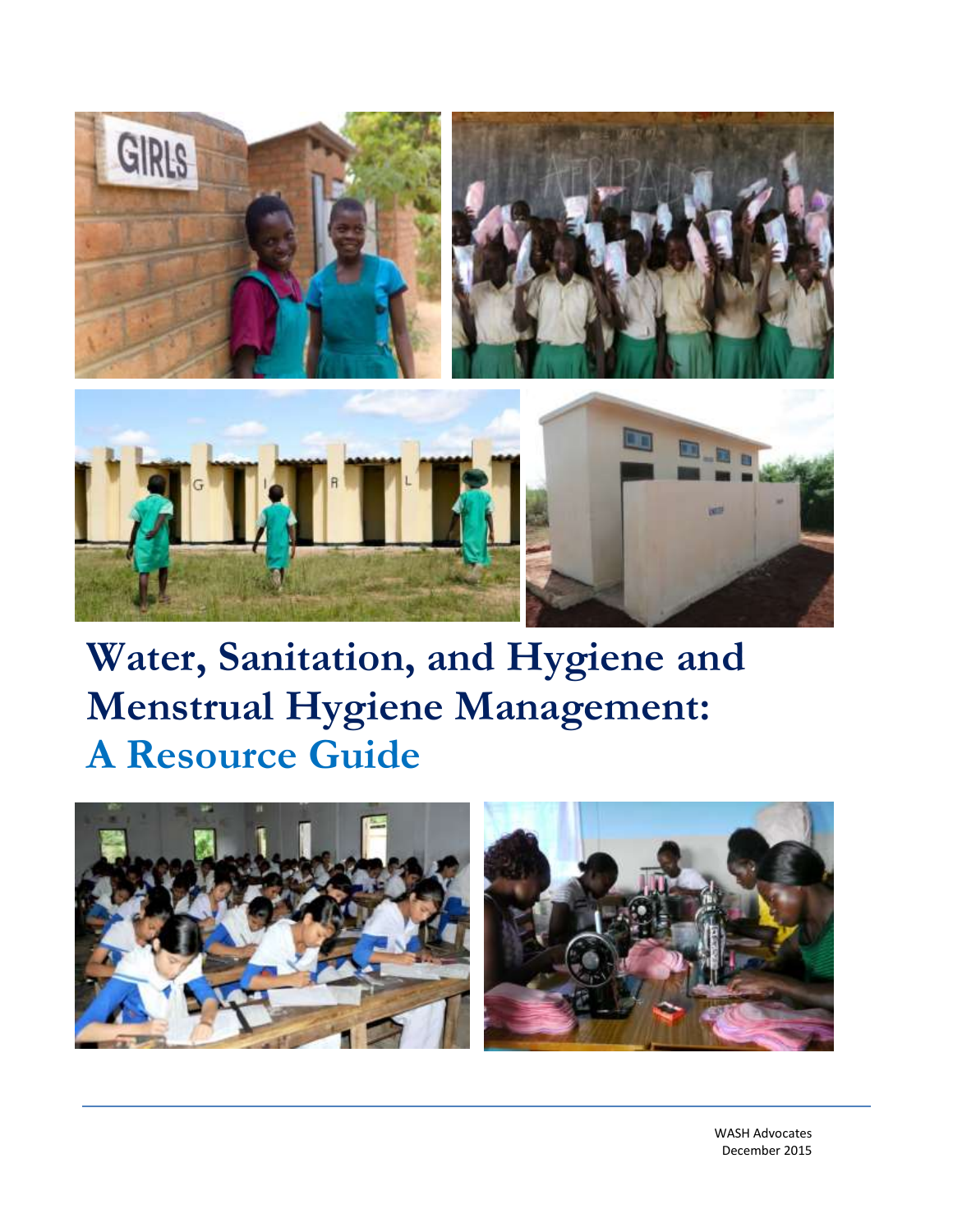Water, sanitation, and hygiene (WASH) play a large role in the lives of adolescent girls and women, both biologically and culturally. Gender equity becomes an issue when women and girls lack access to WASH facilities and appropriate hygiene education, affecting a girl's education, sexual and reproductive health, and dignity. Lack of adequate facilities and materials for menstrual hygiene has been linked to absenteeism of girls from school during their periods.<sup>1</sup> Many may permanently drop out of school with the onset of puberty if the toilet facilities are not clean or do not provide privacy to girls while they are menstruating.<sup>2</sup> Menstruation is a taboo subject in many cultures and can create stigma, shame, and silence among young girls, which often continues into adulthood and perpetuates the cycle of gender inequality.

Around the world, girls try to keep their menstruation a secret while they are in school. Without adequate sanitation facilities, girls are unable to manage their menstruation safely, hygienically, and with dignity and will be unlikely to use the facilities if there is no guarantee to privacy. Due to social and WASH-related issues, many girls choose to stay home during their menstruation instead of having to manage their period at school.<sup>3</sup> Other times, girls do attend school but face challenges such as leakage, odor, discomfort, or difficulty concentrating.

When child-friendly educational programs that raise awareness about menstrual hygiene management (MHM) are coupled with safe, private, and single-gender sanitation facilities; an accessible water supply; and a means for safe disposal of menstrual waste, they can help alleviate the burden girls face at school during menstruation.<sup>4</sup> Access to these facilities at home and at health clinics is also important to allow women and girls a safe means to manage their menstruation at all times. MHM is a multi-sectoral issue. Integrating efforts between WASH, education, gender equality, and reproductive health sectors will contribute to improving MHM.

This resource guide includes reports, academic studies, manuals and guidelines, toolkits, and organizations working on WASH and MHM. The guide can serve as a tool for implementers and advocates in the WASH and MHM sectors looking to pursue and promote integrated programming.

Acknowledgements: This resource guide was compiled by Holly Kandel, with guidance from Jordan Teague and Elynn Walter.

Photo credits: 1) UNICEF 2012; 2) Pads4Girls 2012; 3) UNICEF 2013; 4) UNICEF 2008; 5) UNICEF 2013; 6) Afri-Pads 2010

 $\overline{\phantom{a}}$ 

<sup>1</sup> Tegegne, T. & Sisay, M. (2014). Menstrual hygiene management and school absenteeism among female adolescent students in Northeast Ethiopia. *BMC Public Health* 14:1118. Retrieved fro[m http://www.biomedcentral.com/1471-2458/14/1118.](http://www.biomedcentral.com/1471-2458/14/1118)

<sup>2</sup> Adams, J., Bartram, J., Chartier, Y., & Sims, J. (2009). Water, Sanitation and Hygiene Standards for Schools in Low-Cost Settings. WHO, Geneva. Retrieved fro[m http://www.unicef.org/wash/schools/files/wash\\_who\\_standards\\_low\\_cost\\_settings\\_2010.pdf](http://www.unicef.org/wash/schools/files/wash_who_standards_low_cost_settings_2010.pdf)

<sup>&</sup>lt;sup>3</sup> WaterAid (2013). Post-2015 Toolkit: WASH And Gender Equality. Retrieved from <u><https://sustainabledevelopment.un.org/getWSDoc.php?id=2428></u> 4 Sommer, M., Vasquez, E., Worthington, N., & Sahin, M. (2013). WASH in Schools Empowers Girls' Education: Proceedings of the Menstrual Hygiene Management in Schools Virtual Conference 2012. United Nations Children's Fund and Columbia University. New York. Retrieved from [http://www.unicef.org/wash/schools/files/WASH\\_in\\_Schools\\_Empowers\\_Girls\\_Education\\_Proceedings\\_of\\_Virtual\\_MHM\\_conference%282%29.pdf](http://www.unicef.org/wash/schools/files/WASH_in_Schools_Empowers_Girls_Education_Proceedings_of_Virtual_MHM_conference%282%29.pdf)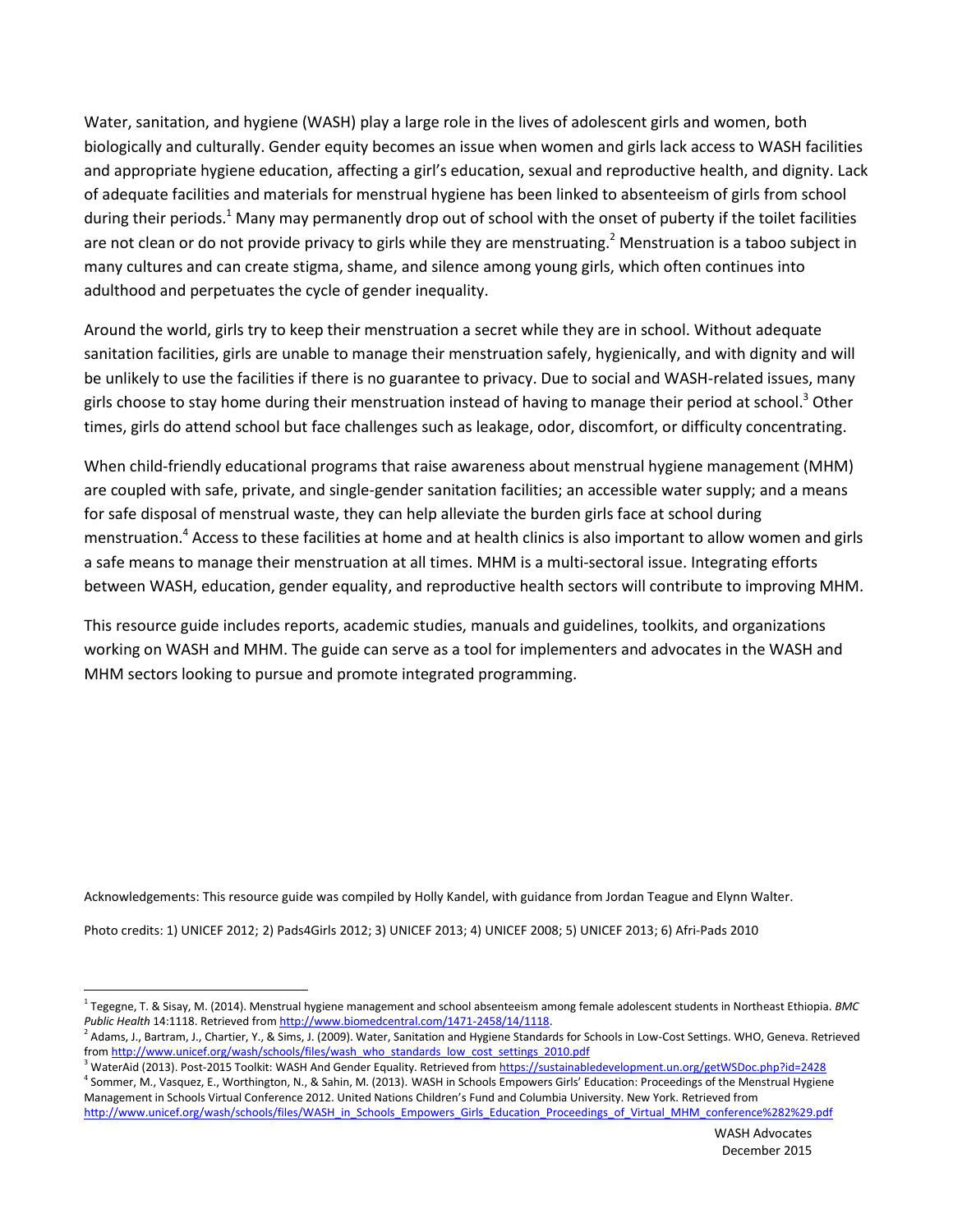# **WASH and MHM: Reports**

# **['MHM in Ten': Advancing the MHM Agenda in WASH in Schools](http://www.unicef.org/wash/schools/files/MHM_in_Ten_2014_Meeting_Report.pdf)** *(Columbia University & UNICEF, 2014)*

In October 2014, representatives of academia, NGOs, donors, and UN agencies came together to map out an agenda to improve MHM in schools over the next ten years through concentrated, multi-stakeholder, multisector coordination. This meeting report includes a common vision and five key priorities for MHM over a tenyear period.

# **[WASH in Schools Empowers Girls' Education: Proceedings of the Menstrual Hygiene Management in Schools](http://www.unicef.org/wash/schools/files/MHM_vConf_2014.pdf)  [Virtual Conference 2014](http://www.unicef.org/wash/schools/files/MHM_vConf_2014.pdf)** (*UNICEF & Columbia University Mailman School of Public Health, 2014*)

This report brings together the key elements of the 16 web-based presentations made at the third annual MHM in Schools Virtual Conference. The conference focused on new research and programming efforts that are being undertaken in low- and middle- income countries, addressing insufficient menstrual knowledge in relation to inadequate WASH facilities and the availability and accessibility of absorbent materials.

# **[Menstrual Hygiene in Schools in 2 countries of Francophone West Africa: Burkina Faso and Niger Case Studies](http://www.unicef.org/wash/schools/files/MHM_study_report_Burkina_Faso_and_Niger_English_Final.pdf)  [in 2013](http://www.unicef.org/wash/schools/files/MHM_study_report_Burkina_Faso_and_Niger_English_Final.pdf)** *(UNICEF, 2013)*

This report provides information on MHM practices in schools in Burkina Faso and Niger as regionally representative case studies. The studies found that there are serious challenges that need to be addressed before good MHM becomes a reality in schools in these two countries.

# **[WASH in Schools Empowers Girls' Education: Proceedings of the Menstrual Hygiene Management in Schools](http://www.unicef.org/wash/schools/files/MHM_Booklet_Final_HR(1).pdf)  [Virtual Conference 2013](http://www.unicef.org/wash/schools/files/MHM_Booklet_Final_HR(1).pdf)** (*UNICEF & Columbia University Mailman School of Public Health, 2013*)

This report brings together the key elements of the 16 presentations made at the 2013 MHM in Schools Virtual Conference. The presentations focused on tools and resources used to explore MHM requirements of schoolgirls and for monitoring MHM interventions integrated into WASH in Schools programs.

# **WASH in Schools Empowers Girls' Education: An Assessment of Menstrual Hygiene Management in Schools** (*Emory University & UNICEF, 2013*)

- **[Freetown, Sierra Leone](http://www.unicef.org/wash/schools/files/Sierra_Leone_MHM_Booklet_DM_15_Nov_1020_single-Sierra_Leone.pdf)**
- **[Rural Cochabamba, Bolivia](http://www.unicef.org/wash/schools/files/Bolivia_MHM_Booklet_DM_15_Nov_single_0940_Bolivia.pdf)**
- **[Masbate Province and Manila, Philippines](http://www.unicef.org/wash/schools/files/Philippines_MHM_Booklet_DM_15__Nov_1010_Single-_Philippines.pdf)**

These reports review the results of qualitative research that investigates the MHM challenges faced by female students in Bolivia, the Philippines, and Sierra Leone. Assessment activities conducted and themes explored include societal, environmental, interpersonal, personal, and biological factors.

# **[WASH in Schools Empowers Girls' Education: Proceedings of the Menstrual Hygiene Management in Schools](http://www.unicef.org/wash/schools/files/WASH_in_Schools_Empowers_Girls_Education_Proceedings_of_Virtual_MHM_conference.pdf)  [Virtual Conference 2012](http://www.unicef.org/wash/schools/files/WASH_in_Schools_Empowers_Girls_Education_Proceedings_of_Virtual_MHM_conference.pdf)** (*UNICEF & Columbia University Mailman School of Public Health, 2012*)

This document highlights the 2012 virtual conference presentations including three overarching themes: (1) exploring the MHM barriers faced by girls; (2) approaches to addressing MHM for girls; and (3) MHM in humanitarian emergencies.

# **[Improving Menstrual Hygiene Facilities In Secondary Schools Initiatives](http://www.ircwash.org/resources/improving-menstrual-hygiene-facilities-secondary-schools-initiatives-brac-wash-program) From BRAC-WASH Program** (*IRC, BRAC, WaterAid, 2012*)

This report discusses the collaboration between BRAC-WASH and school authorities in Bangladesh to construct separate sanitary latrines for girls with menstrual hygiene facilities in secondary schools and the formation of School WASH Committees to manage and maintain these facilities.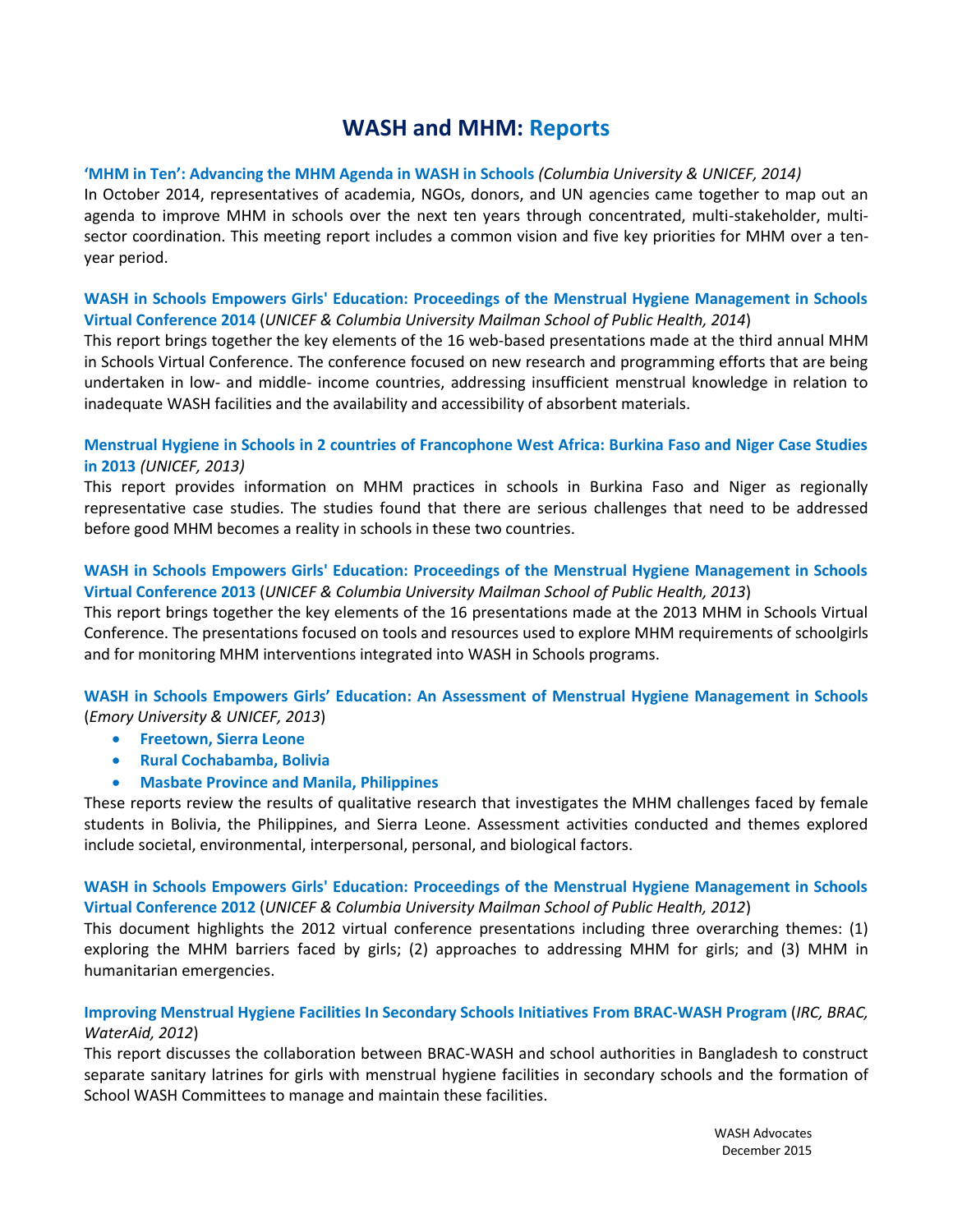#### **[Menstrual Hygiene in South Asia](http://www.wateraid.org/documents/plugin_documents/menstrual_hygiene_in_south_asia_1.pdf)** (*WaterAid, 2010*)

This report emphasizes the importance of MHM in leading a healthy, productive life, and that appropriate WASH services are required to fulfill that need. It also notes how practical needs for menstrual hygiene are often not incorporated into community programs for WASH.

# **[Menstrual Hygiene: A Neglected Condition for the Achievement of Several Millennium Development Goals](http://www.eepa.be/wcm/dmdocuments/BGpaper_Menstrual-Hygiene.pdf)** (*European External Policy Advisors, 2007*)

This report draws attention to the relationship between MHM and girls' school drop-out rates from primary and secondary education, shows that MHM is necessary for achieving several of the Millennium Development Goals, and highlights the importance of WASH for safe and hygienic menstrual hygiene management.

# **[Menstruation and Body Awareness: Linking Girls' Health with Girls' Education](http://www.susana.org/en/resources/library/details/1200)** (*Royal Tropical Institute, 2006*) This report examines the relationship between adolescent girls' health and well-being and education with an emphasis on MHM. It examines poor sanitary facilities and the provision of sanitary supplies and suggests school programs should address MHM.

# **WASH and MHM: Studies**

#### **Waterlines – [Menstrual Hygiene Management Issue](http://practicalaction.metapress.com/content/m7v077580276/?p=585eca08798e420da7220d2ecbc918ff&pi=0)** (*Waterlines*, *2015)*

The January 2015 issue of *Waterlines* has 10 articles that cover the MHM in schools policy landscape; overcoming menstruation-related stigma and gender marginalization through WASH in schools; and country case studies of school menstrual hygiene management.

# **[A Comparison of the Menstruation and Education Experiences of Girls in Tanzania, Ghana, Cambodia, and](http://www.tandfonline.com/doi/abs/10.1080/03057925.2013.871399#.VPyg-FPF_iM)  [Ethiopia](http://www.tandfonline.com/doi/abs/10.1080/03057925.2013.871399#.VPyg-FPF_iM)** (*Compare: A Journal of Comparative and International Education, 2014*)

This paper describes studies in four countries that explored schoolgirls' experiences of menarche in order to inform adaptation of a menstruation training book that was developed for the Tanzania context. The studies found that, across all countries, insufficient latrines at schools were a barrier to adequate MHM, including high student-to-toilet ratios, unclean latrines, and lack of doors and locks.

# **[Girls' and Women's Unmet Needs for Menstrual Hygiene Management \(MHM\): The Interactions between](http://www.iwaponline.com/washdev/up/washdev2013101.htm)  [MHM and Sanitation Systems in Low-Income Countries](http://www.iwaponline.com/washdev/up/washdev2013101.htm)** (*Journal of Water, Sanitation and Hygiene for Development, 2013*)

This study discusses current sanitary behaviors among menstruating women in low-income countries, the lack of resources available for proper disposal, and the barriers to proper MHM. It mentions that a lack of privacy and space and an insufficient supply of water are the most notable challenges to meet the needs of personal hygiene in terms of changing, cleaning, and disposal of waste.

# **[Improving Quality of Life with New Menstrual Hygiene Practices Among Adolescent Tribal Girls in Rural](http://www.rhm-elsevier.com/article/S0968-8080(13)41691-9/abstract)  [Gujarat, India](http://www.rhm-elsevier.com/article/S0968-8080(13)41691-9/abstract)** (*Reproductive Health Matters, 2013*)

This study seeks to understand menstrual hygiene knowledge and practices among rural girls in India. It compares girls' hygiene and quality of life when using old cloths versus introducing sanitary pads and falalin (soft cloth) pads. The findings indicate managing menstrual hygiene with proper sanitary pads can significantly improve the quality of life.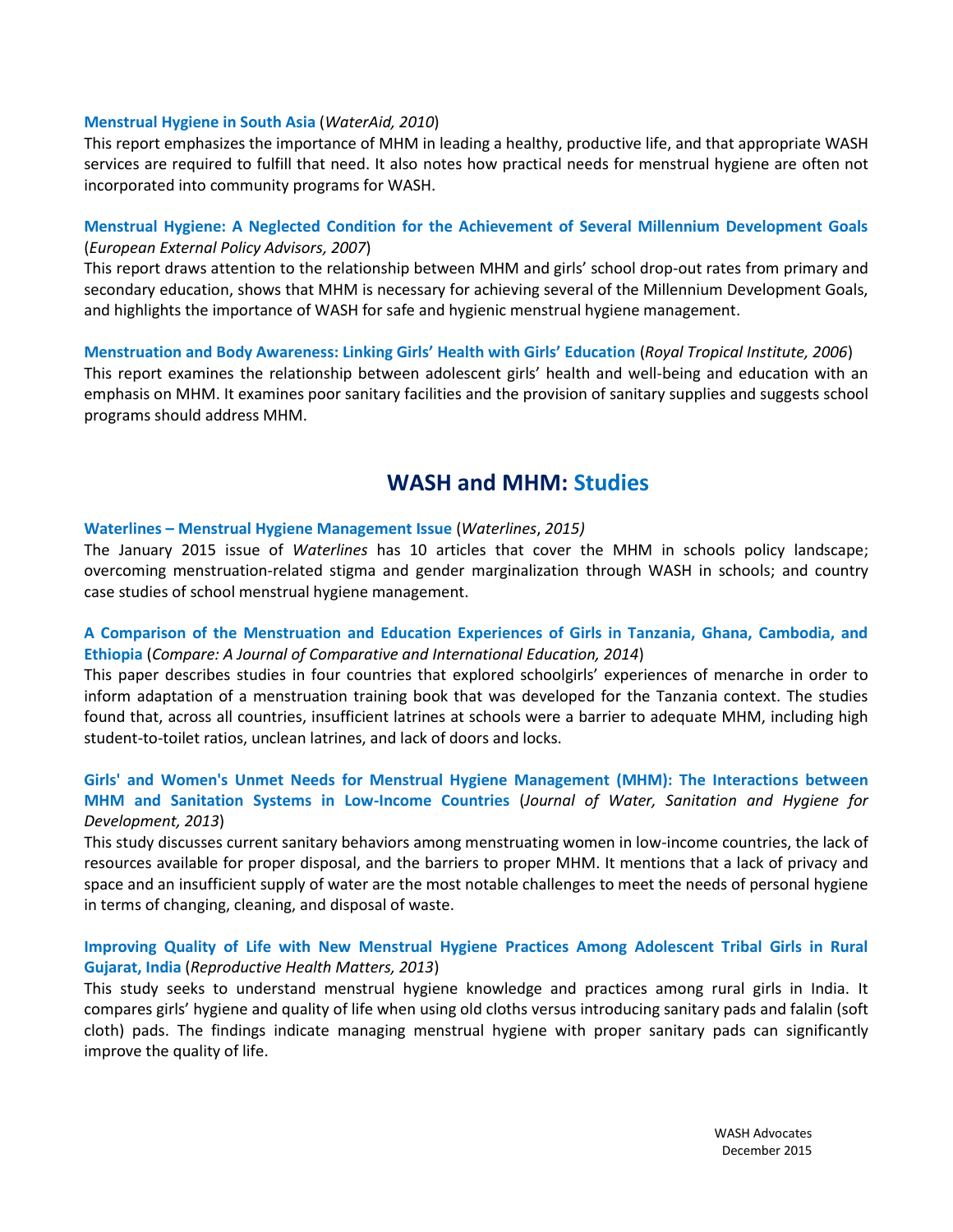# **[India Moves Towards Menstrual Hygiene: Subsidized Sanitary Napkins for Rural Adolescent Girls](http://www.ncbi.nlm.nih.gov/pubmed/21505773) - Issues and [Challenges](http://www.ncbi.nlm.nih.gov/pubmed/21505773)** (*Maternal Child Health Journal, 2012*)

This article addresses the many challenges that exist in the MHM sector. It discusses the distribution of subsidized sanitary napkins as a potential solution for rural adolescent girls in India, but also acknowledges that the problem is complex and includes issues across sectors such as access to privacy and a regular water supply, reproductive health education, and family support.

# **[A Community Based Study on Menstrual Hygiene Among](http://www.wsscc.org/sites/default/files/publications/ijmch_communitybasedstudymenstrualhygieneadolescentgirls_2011pdf.pdf) Adolescent Girls** (*Indian Journal of Maternal and Child Health, 2011*)

This is a community based cross-sectional study on MHM practices among adolescent girls in India. This study provides information on how girls learn about menstruation, their menstrual sanitary customs, and their obligations during the course of menstruation.

# **[Where the Education System and Women's Bodies Collide: The Social and Health Impact of Girls' Ex](http://www.sciencedirect.com/science/article/pii/S0140197109000347)periences [of Menstruation and Schooling in Tanzania](http://www.sciencedirect.com/science/article/pii/S0140197109000347)** (*Journal of Adolescence, 2010*)

This study explored schoolgirls' experiences with menstruation at school in northern Tanzania. The study captured recommendations to improve school environments with regard to MHM, including WASH facilities. The girls developed a definition of the "perfect girls' toilet," which includes a water supply inside the latrine, locks, cleaning supplies, and adequate menstrual waste disposal mechanisms.

# **WASH and MHM: Manuals**

# **[WASH in Schools E-Course](http://www.unicef.org/wash/schools/files/WinS4Girls-_Distance_Learning_Coursebook-Web_Version.pdf)** *(Emory University & UNICEF, 2015)*

The course is part of the Canadian government's WinS4Girls Project, focused on rigorous MHM in Schools research in 14 countries. The course aims to strengthen the capacity of WASH practitioners and policy makers to carry out this research to investigate local MHM practices and challenges.

# **[MHM Toolkit](http://www.washplus.org/sites/default/files/mhm-mini_toolbox2014.pdf)** (*WASHplus, 2014)*

This toolkit was designed to help teachers, school health and nutrition coordinators, and other school personnel in Zambian primary schools carry out MHM programs or activities in their schools.

# **[Puberty Education & Menstrual Hygiene Management](http://unesdoc.unesco.org/images/0022/002267/226792e.pdf)** (*UNESCO, 2014*)

This book touches upon a range of issues to help the education sector address puberty education and menstrual hygiene management systematically and effectively. It describes good policies and practices around puberty education and MHM. The book encourages a holistic approach to health promotion – starting with education, creating healthy environments, and linkages to health services.

# **[MHM Learning Materials and Manuals](http://www.wsscc.org/e-learning-centre/learning-materials-manuals)** *(WSSCC, 2014)*

The Water Supply and Sanitation Collaborative Council (WSSCC) produced several manuals and learning resources available in English and Hindi, which link WASH and MHM.

# **[Menstrual Hygiene Matters](http://www.wateraid.org/~/media/Files/Global/MHM%20files/Compiled_LR.pdf)** (*WaterAid & SHARE, 2012*)

This resource is a comprehensive approach to MHM and synthesizes solutions and best practices under a wide range of contexts, focusing on menstrual hygiene. The resource is divided into modules and toolkits to help the user identify and provide the resources to support MHM interventions.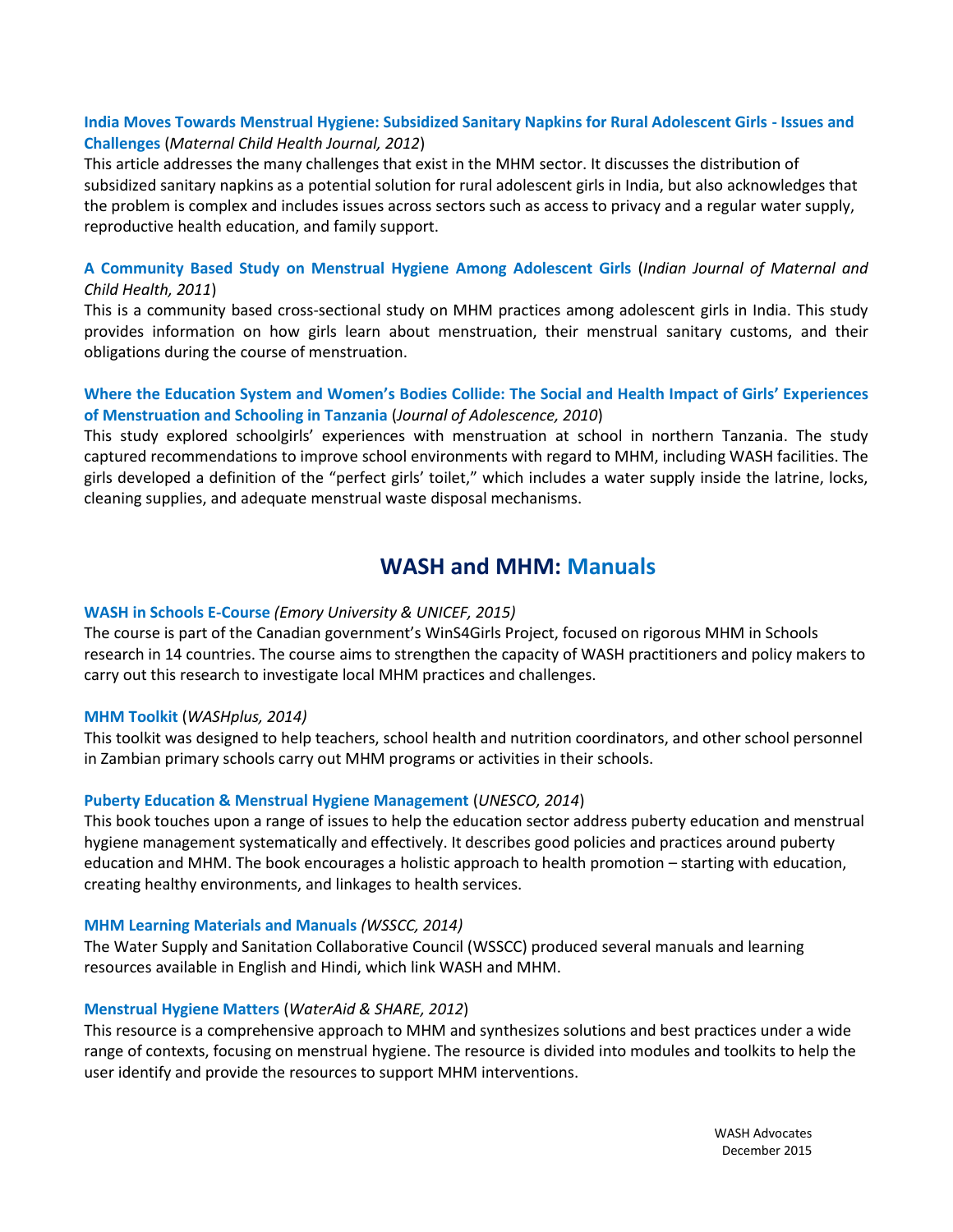# **WASH and MHM: Additional Resources**

#### **[Menstrual Hygiene Day](http://menstrualhygieneday.org/)** (*WASH United, 2015*)

Celebrated every year on May 28, Menstrual Hygiene Day serves as a neutral platform to bring together individuals, organizations, social businesses and the media to create a united voice for women and girls around the world, helping break the silence around MHM. The website includes fact sheets and infographics on MHM.

#### **[Celebrating Womanhood: Menstrual Hygiene Management -](http://www.wsscc.org/sites/default/files/wsscc_mhm_handout_4pp_2.pdf_final_23082013.pdf) Break the Silence** (*WSSCC, 2014*)

This fact sheet emphasizes MHM is an entry point to WASH and a way to make basic WASH services more meaningful to women and girls. This document outlines the WSSCC framework for menstrual hygiene management, including "ensuring adequate water, cleansing and washing materials, and private spaces". The document also addresses menstrual waste disposal.

#### **[Growth and Changes](http://www.growandknow.org/books.html)** (*Grow and Know, 2014*)

These books aim to empower and teach 10-14 year old girls and boys about their changing bodies. Grow and Know has developed books for girls and boys in Tanzania, Ghana, Ethiopia, and Cambodia.

# **The Red Thread - [Breaking the Silence in India Video](https://www.youtube.com/watch?v=wrrlL5jjgU0)** (*WSSCC, 2014*)

This short video follows the lives of several young Indian girls and the challenges they face to overcome the stigma and taboo associated with the natural biological process of menstruation. It highlights the use of sanitary facilities and initiatives that are taking place to improve the lives of young girls in India.

# **[WASH in Schools Empowers Girls' Education: Tools for Assessing Menstrual Hygiene Management in Schools](http://www.unicef.org/wash/schools/files/WinS_Empowers_Girls_Education_Tools_For_MHM_Booklet.pdf)** (*Emory University & UNICEF, 2013*)

This compilation of tools provides an overview of MHM barriers faced by female students in Bolivia, the Philippines, Rwanda, and Sierra Leone. Through in-depth interviews with girls, focus group discussions, and key informant interviews with school administrators and teachers, these tools can be used and adapted for assessments around the world.

# **[Help Girls Stay in School Bangladesh Video -](https://www.youtube.com/watch?feature=player_embedded&v=9LsQbUav6mc) UNICEF** (*UNICEF, 2013*)

This video shows a program where local officials worked with school authorities to take action towards improved MHM and sanitation in a high school in Bangladesh.

#### **[WASHplus Weekly: Focus on Menstrual Hygiene Management](http://us2.campaign-archive1.com/?u=ed50820bda89f8241498bf4db&id=bff0c1487b&e=575186b44d)** *(WASHplus, 2013)*

This comprehensive online resource for MHM provides links to conferences, presentations, studies, and other menstrual hygiene specific resources.

#### **[Menstruation Hygiene Management For Schoolgirls In Low-Income Countries](http://wedc.lboro.ac.uk/resources/factsheets/FS007_MHM_A4_Pages.pdf)** (*WEDC, 2012*)

This fact sheet outlines the problems experienced by menstruating schoolgirls in low-income countries and suggests ways in which MHM can be included in water, sanitation, and hygiene programs.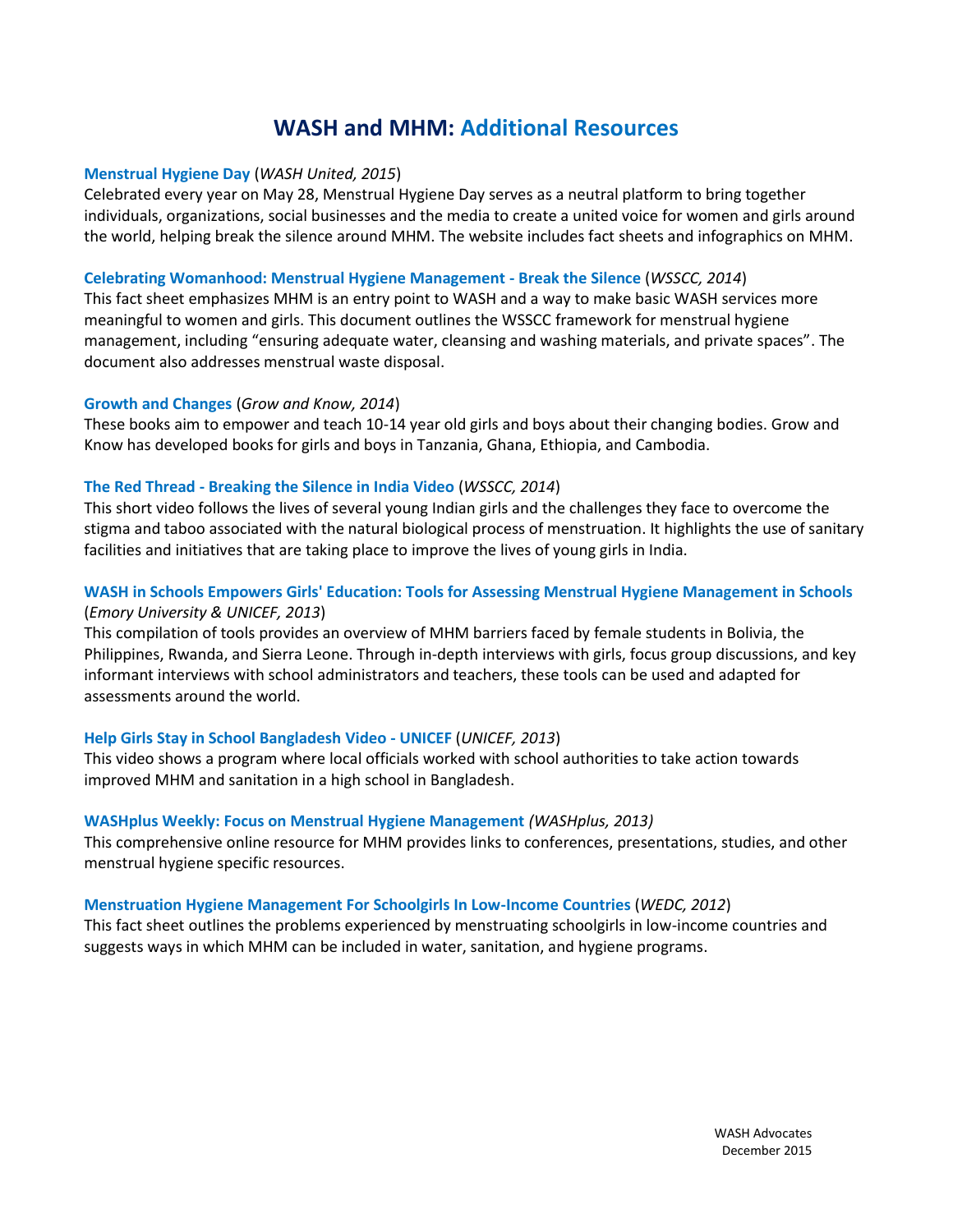# **WASH and MHM: Organizations**

#### **[AFRIpads](http://www.afripads.com/)**

AFRIpads' approach to MHM involves manufacturing an affordable sanitary product to reduce the genderspecific barrier to education and to contribute to improved girl attendance and retention rates in primary schools across East Africa.

#### **[Be Girl](http://www.begirl.org/)**

Be Girl is a social enterprise that helps women and girls overcome the barriers of embarrassing leaks and limited access to water by providing access to affordable, high-performance sanitary pads and other menstrual products.

#### **[Days for Girls](http://www.daysforgirls.org/)**

Days for Girls aims to expand feasible access to quality sustainable feminine hygiene solutions for women around the globe by providing free kits that include soap, absorbent pads, a washcloth, and more.

#### **[FHI360/WASHplus](http://www.washplus.org/countries/zambia)**

FHI 360/WASHplus aims to integrate solutions to the challenges of water, sanitation, and hygiene and MHM in several countries, including Uganda and Zambia through job aids for making sanitary pads as well as integrating MHM into WASH in Schools activities.

#### **[Grow and Know](http://www.growandknow.org/)**

Grow and Know develops culturally appropriate books to address menstruation. Current books from Tanzania, Ghana, Ethiopia, and Cambodia are available online and there are more to come.

#### **[Human Rights Watch](http://www.hrw.org/)**

An independent, international organization that works as part of a vibrant movement to uphold human dignity and advance the cause of human rights for all. Their work supports efforts with WASH and MHM through a human rights lens.

#### **[International Medical Corps](https://internationalmedicalcorps.org/sslpage.aspx?pid=1853) (IMC)**

IMC supports community efforts to promote and provide safe drinking water and sanitation services. They have also launched a program that provides school-aged girls with reusable sanitary pads in Zimbabwe.

#### **[Lunapads](http://www.lunapads.com/)**

The One4Her program supports local employment for women in Uganda along with MHM education for girls in addition to providing a girl in need with a Ugandan-made AFRIpad for every Lunapads product purchased.

#### **[Millennium Water Alliance](http://www.mwawater.org.php53-6.dfw1-2.websitetestlink.com/)**

MWA offers sustainable solutions through advocacy, knowledge sharing, and collaborative programming to reduce the proportion of people without access to safe and affordable drinking water and sanitation and recognizes the important linkages between WASH and MHM.

#### **[Not Just A Piece Of Cloth Initiative](http://njpc.goonj.org/)**

This initiative provides affordable cloth napkins, but also stresses changing practices, behavioral patterns, education, and replication in the long-term to spread awareness and promote MHM in India.